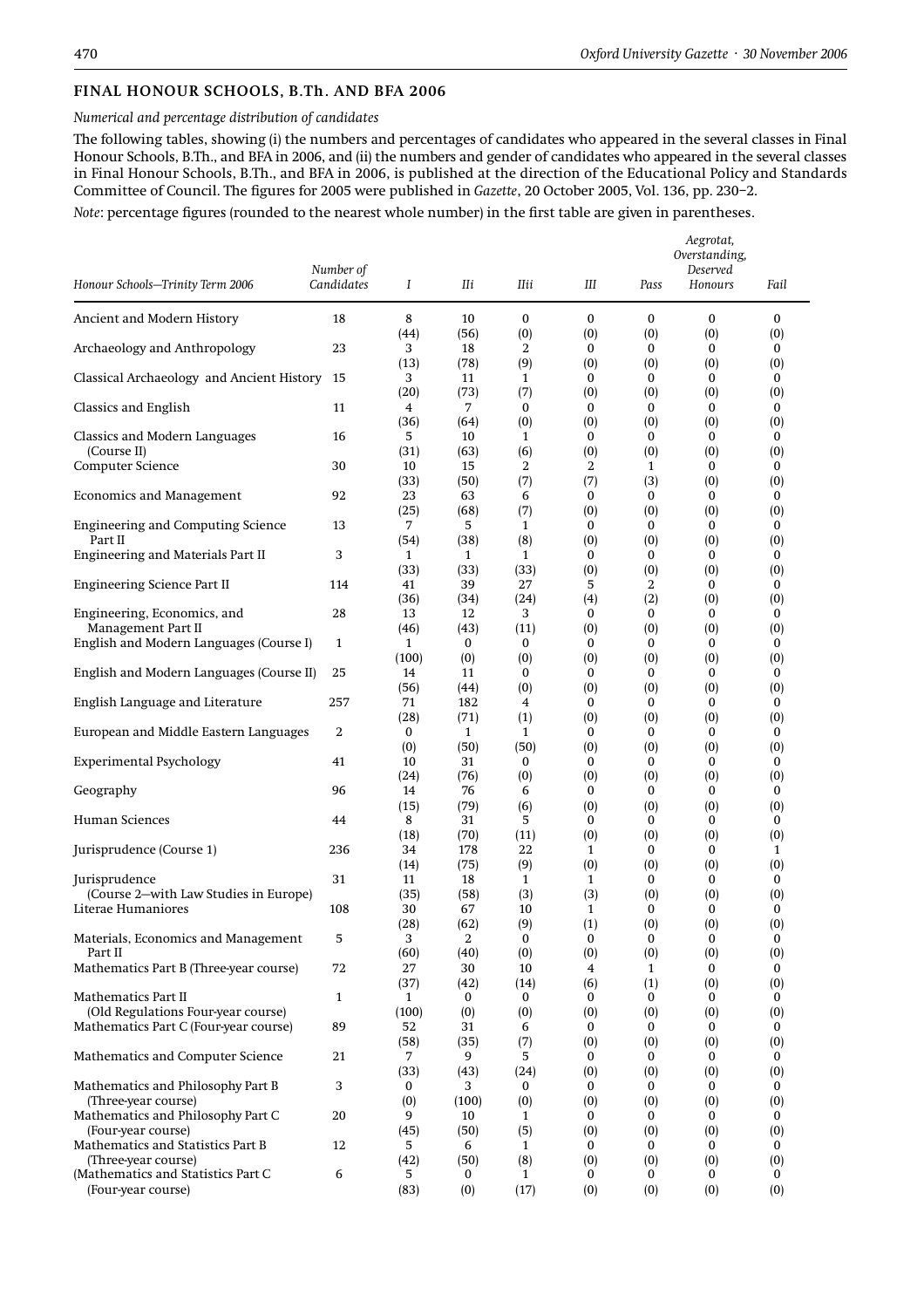|                                                        |                         |            |              |              |                 |                 | Aegrotat,<br>Overstanding, |                     |
|--------------------------------------------------------|-------------------------|------------|--------------|--------------|-----------------|-----------------|----------------------------|---------------------|
| Honour Schools-Trinity Term 2006                       | Number of<br>Candidates | Ι          | Шi           | IIii         | Ш               | Pass            | Deserved<br>Honours        | Fail                |
|                                                        |                         |            |              |              |                 |                 |                            |                     |
| <b>Medical Sciences</b>                                | 145                     | 31<br>(21) | 97<br>(67)   | 17<br>(12)   | $\bf{0}$<br>(0) | $\bf{0}$<br>(0) | $\bf{0}$<br>(0)            | $\bf{0}$<br>(0)     |
| Modern History                                         | 277                     | 62         | 203          | 12           | $\bf{0}$        | $\bf{0}$        | $\bf{0}$                   | 0                   |
| Modern History and Modern Languages                    | 2                       | (22)<br>2  | (73)<br>0    | (4)<br>0     | (0)<br>0        | (0)<br>$\bf{0}$ | (0)<br>0                   | (0)<br>0            |
| (Course I)                                             |                         | (100)      | (0)          | (0)          | (0)             | (0)             | (0)                        | (0)                 |
| Modern History and Modern Languages<br>(Course II)     | 29                      | 13<br>(45) | 16<br>(55)   | 0<br>(0)     | 0<br>(0)        | $\bf{0}$<br>(0) | $\bf{0}$<br>(0)            | 0<br>(0)            |
| Modern History and Economics                           | 6                       | 3          | 2            | 1            | $\bf{0}$        | $\mathbf{0}$    | 0                          | 0                   |
| Modern History and English                             | 19                      | (50)<br>5  | (33)<br>14   | (17)<br>0    | (0)<br>0        | (0)<br>0        | (0)<br>0                   | (0)<br>0            |
|                                                        |                         | (26)       | (74)         | (0)          | (0)             | (0)             | (0)                        | (0)                 |
| Modern History and Politics                            | 48                      | 9<br>(19)  | 37<br>(77)   | 2            | 0               | 0<br>(0)        | 0<br>(0)                   | 0<br>(0)            |
| Modern Languages (Course I)                            | 1                       | 0          | 0            | (4)<br>1     | (0)<br>$\bf{0}$ | $\bf{0}$        | $\bf{0}$                   | 0                   |
|                                                        |                         | (0)        | (0)          | (100)        | (0)             | (0)             | (0)                        | (0)                 |
| Modern Languages (Course II)                           | 167                     | 42<br>(25) | 116<br>(69)  | 9<br>(5)     | 0<br>(0)        | 0<br>(0)        | 0<br>(0)                   | 0<br>(0)            |
| Music                                                  | 54                      | 19         | 30           | 5            | 0               | 0               | 0                          | 0                   |
| Natural Science:                                       |                         | (35)       | (56)         | (9)          | (0)             | (0)             | (0)                        | (0)                 |
| <b>Biological Sciences</b>                             | 95                      | 23         | 60           | 11           | $\mathbf{1}$    | $\bf{0}$        | 0                          | 0                   |
| Chemistry Part II                                      | 148                     | (24)<br>55 | (63)<br>73   | (12)<br>17   | (1)<br>3        | (0)<br>$\bf{0}$ | (0)<br>0                   | (0)<br>0            |
|                                                        |                         | (37)       | (49)         | (11)         | (2)             | (0)             | (0)                        | (0)                 |
| <b>Earth Sciences</b>                                  | 17                      | 6<br>(35)  | 11<br>(65)   | 0<br>(0)     | 0<br>(0)        | 0<br>(0)        | 0<br>(0)                   | 0<br>(0)            |
| Geology                                                | 4                       | 0          | $\mathbf{1}$ | 2            | 1               | 0               | 0                          | $\bf{0}$            |
| Materials Science Part II                              | 17                      | (0)<br>6   | (25)<br>7    | (50)<br>4    | (25)<br>0       | (0)<br>0        | (0)<br>0                   | (0)<br>0            |
|                                                        |                         | (35)       | (41)         | (24)         | (0)             | (0)             | (0)                        | (0)                 |
| Molecular and Cellular Biochemistry                    | 86                      | 22         | 51           | 12           | 1               | 0               | 0                          | 0                   |
| Part II<br>Physics Part C (Four-year course)           | 124                     | (26)<br>49 | (59)<br>52   | (14)<br>19   | (1)<br>4        | (0)<br>$\bf{0}$ | (0)<br>$\bf{0}$            | (0)<br>0            |
|                                                        |                         | (40)       | (42)         | (15)         | (3)             | (0)             | (0)                        | (0)                 |
| Physics (Three-year course)                            | 35                      | 9<br>(26)  | 9<br>(26)    | 8<br>(23)    | 6<br>(17)       | 3<br>(8)        | 0<br>(0)                   | 0<br>(0)            |
| Physiological Sciences                                 | 22                      | 4          | 18           | 0            | 0               | 0               | 0                          | 0                   |
| Oriental Studies (Three-year course)                   | 3                       | (18)<br>1  | (82)<br>2    | (0)<br>0     | (0)<br>0        | (0)<br>0        | (0)<br>0                   | (0)<br>0            |
|                                                        |                         | (33)       | (67)         | (0)          | (0)             | (0)             | (0)                        | (0)                 |
| Oriental Studies (Four-year course)                    | 40                      | 8<br>(20)  | 25<br>(63)   | 7<br>(17)    | 0<br>(0)        | $\bf{0}$<br>(0) | 0<br>(0)                   | 0<br>(0)            |
| Philosophy and Modern Languages                        | $\mathbf{1}$            | 0          | $\mathbf{1}$ | 0            | 0               | 0               | 0                          | 0                   |
| (Course I)<br>Philosophy and Modern Languages          | 22                      | (0)        | (100)        | (0)          | (0)             | (0)             | (0)                        | (0)<br>$\Omega$     |
| (Course II)                                            |                         | 4<br>(18)  | 17<br>(77)   | 1<br>(5)     | $\bf{0}$<br>(0) | 0<br>(0)        | $\bf{0}$<br>(0)            | (0)                 |
| Philosophy and Theology                                | 24                      | 4          | 19           | $\mathbf{1}$ | 0               | $\bf{0}$        | 0                          | 0                   |
| Philosophy, Politics, and Economics                    | 269                     | (17)<br>53 | (79)<br>200  | (4)<br>16    | (0)<br>$\bf{0}$ | (0)<br>0        | (0)<br>0                   | (0)<br>0            |
|                                                        |                         | (20)       | (74)         | (6)          | (0)             | (0)             | (0)                        | (0)                 |
| Physics and Philosophy                                 | 14                      | 3<br>(21)  | 7<br>(50)    | 4<br>(29)    | 0<br>(0)        | 0<br>(0)        | 0<br>(0)                   | $\mathbf{0}$<br>(0) |
| Psychology, Philosophy, and Physiology                 | 44                      | 13         | 30           | $\mathbf{1}$ | 0               | $\bf{0}$        | 0                          | 0                   |
| Theology                                               | 60                      | (30)<br>10 | (68)<br>47   | (2)<br>3     | (0)<br>0        | (0)<br>0        | (0)<br>0                   | (0)<br>0            |
|                                                        |                         | (17)       | (78)         | (5)          | (0)             | (0)             | (0)                        | (0)                 |
| Total                                                  | 3206                    | 875        | 2022         | 270          | 30              | $\overline{7}$  | $\bf{0}$                   | $\mathbf{1}$        |
|                                                        |                         | (27)       | (63)         | (8)          | (1)             | (0)             | (0)                        | (0)                 |
| <b>Bachelor of Fine Art</b>                            | 16                      | 5          | 8            | 3            | $\bf{0}$        | $\bf{0}$        | 0                          | 0                   |
|                                                        |                         | (31)       | (50)         | (19)         | (0)             | (0)             | (0)                        | 0                   |
| <b>Bachelor of Theology</b>                            | 2                       | 0          | 1            | 1            | 0               | 0               | 0                          | 0                   |
| (after part-time study)<br><b>Bachelor</b> of Theology | $10$                    | (0)<br>1   | (50)<br>7    | (50)<br>2    | (0)<br>0        | (0)<br>0        | (0)<br>0                   | 0<br>0              |
| (after full-time study only)                           |                         | (10)       | (70)         | (20)         | (0)             | (0)             | (0)                        | 0                   |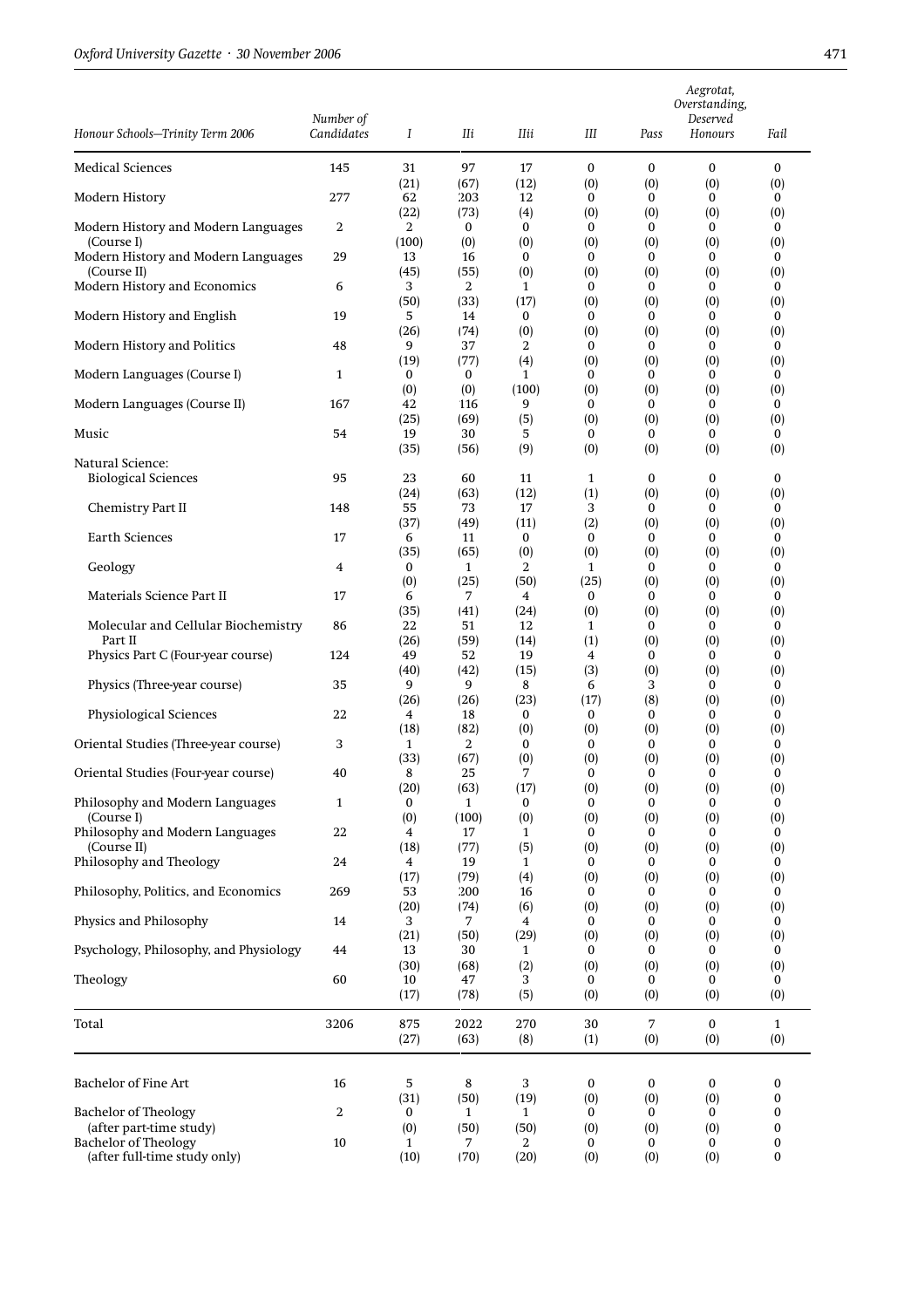| I                    |
|----------------------|
| $\frac{1}{1}$<br>I   |
|                      |
|                      |
|                      |
| i                    |
| こしょう こんくしょ           |
|                      |
|                      |
| ֠                    |
|                      |
|                      |
| ı                    |
| I                    |
| ı                    |
| $\frac{1}{2}$        |
|                      |
| $\ddot{\phantom{a}}$ |
|                      |
|                      |
|                      |
|                      |
|                      |
| I                    |
|                      |

Distribution of candidates by gender

| $\circ \circ \circ$<br>$\circ$<br>$\circ$<br>$\circ$ $\circ$<br>$\circ$<br>00<br>$\circ$ $\overline{ }$<br>$\circ$<br>$\circ$<br>$\circ$<br>$\circ$<br>$\circ$<br>$\circ$<br>$\circ$<br>。。。<br>$\circ$<br>$\circ$<br>$\circ$<br>$\circ$<br>00<br>00<br>$\circ \circ \circ$<br>$\circ$<br>$\circ$<br>$\circ$<br>O<br>$\circ$<br>$\circ$<br>$\circ$ $\sim$<br>00<br>$\circ$<br>$\circ$<br>$\circ$<br>$\circ$<br>$\circ$<br>$\circ$<br>$\circ$<br>$\circ$<br>00<br>00<br>$\circ \circ \circ$<br>0000<br>$\circ$<br>0<br>$\circ$<br>O<br>$\circ$<br>$\circ \circ \circ$<br>00<br>00<br>$\circ$<br>$\circ$<br>$\circ$<br>$\circ$<br>$\circ$<br>$\circ$<br>$\circ$<br>00<br>$\circ$<br>$\circ$<br>$\circ$<br>00<br>00<br>000<br>$\circ$<br>$\circ$<br>0<br>$\circ$<br>O<br>$\circ$<br>$\circ$<br>$\circ$<br>00<br>0<br>$\circ$<br>$\circ$<br>$\circ$<br>$\circ$<br>$\circ$<br>$\circ$<br>$\circ$<br>00<br>$\circ \circ \circ$<br>$\circ$ $\circ$<br>$\circ$<br>$\circ$<br>$\circ$<br>$\circ$ $\circ$<br>$\circ$<br>$\circ$ $\circ$<br>$\circ$<br>00<br>00<br>$\circ$<br>$\circ$ $\circ$<br>0<br>$\circ$<br>$\circ$<br>$\circ$<br>$\circ$<br>$\circ$<br>$\circ$<br>0<br>$\circ$<br>$\circ$<br>$\circ$<br>$\circ$<br>$\circ$<br>$\circ \circ \circ$<br>$\circ$<br>$\circ$ $\circ$<br>$\circ$<br>00<br>00<br>C<br>$\circ$<br>$\circ$<br>$\circ$<br>$\circ$<br>$\circ$<br>0<br>$\epsilon$<br>0<br>Ó<br>$\epsilon$<br>0<br>$\circ$<br>$\circ$<br>$\circ$<br>$\circ$<br>C<br>o<br>$\circ$<br>$\circ$<br>$\circ$<br>$\circ$<br>$\circ$ $\circ$<br>$\circ$<br>00<br>$\circ$ $\overline{ }$<br>$\circ$<br>00<br>$\sim$ $\circ$<br>$\circ$<br>$\circ$ $\circ$<br>$\circ$<br>$\circ$<br>$\circ$<br>$\circ$<br>$\circ$<br>$\circ$<br>$\circ$<br>0<br>$\circ$<br>$\circ$<br>0<br>$\circ$<br>$\circ$<br>0<br>00N<br>$\circ \circ \circ$<br>$\circ$<br>$\circ$<br>$\circ$<br>00<br>00<br>$\circ$ $\sim$ $\circ$<br>$\circ$<br>00<br>00<br>00<br>$\circ$ $\overline{\phantom{0}}$<br>0<br>$\circ$<br>$\circ$<br>$\circ$<br>$\circ$<br>$\circ$<br>$\circ$<br>$\circ \circ \circ$<br>$\circ$ $\circ$<br>$\circ$<br>$\circ$<br>$\circ$<br>$\circ$<br>$\circ$<br>$\circ$<br>00<br>$\circ$<br>O<br>$\circ$<br>$\circ$<br>$\circ$<br>$\circ$<br>$\circ$<br>00<br>$\circ$ $\circ$<br>$\circ$<br>$\circ$<br>$\circ$<br>$\circ$<br>$\circ$<br>o o 10 o<br>$\circ$<br>$\circ$<br>$\circ$<br>$\circ$<br>$\circ$<br>00<br>00<br>$\circ$ $\circ$<br>$\circ$<br>O<br>$\circ$<br>O<br>$\circ$<br>$\circ$<br>$\circ$<br>$\circ$ $\circ$<br>$\circ$<br>$\circ$<br>$\circ$<br>$\circ$<br>$\circ$<br>$\circ$<br>00<br>$\circ$<br>$\circ$ $\circ$<br>$\circ\circ\hspace{0.1cm}\circ\hspace{0.1cm}\circ$<br>$\circ$<br>00<br>00<br>$\circ$<br>$\circ$ $\overline{ }$<br>$\circ$ 4<br>0<br>$\circ$<br>$\circ$<br>$\circ$<br>$\circ$<br>$\circ \circ \circ$<br>$\circ$<br><b>ក០</b> ២ ១ ឌ<br>$\circ$ $\circ$<br>$\overline{a}$ $\overline{a}$<br>0 ന<br>0 ന<br>$\circ$<br>$\sim$ $\sim$<br>$\circ$ $\sim$<br>O H N<br>$\circ$<br>$\circ$<br>4<br>$\sim$ $-$<br>$\circ$<br>$\circ$<br>$\circ$<br>$\circ$<br>$\circ$<br>$\mathbf{\mathbf{\mathbf{\mathsf{H}}}}$<br>$8 -$<br>$\overline{a}$<br>$\circ$ $\circ$<br>$\circ$ $\sim$<br>$\circ$<br>$\circ$ $\circ$<br>$\circ$<br>$\circ$<br>$\circ$ $\sim$ $\sim$<br>$\circ$<br>00<br>$\blacksquare$<br>$\sim$ $\circ$<br>$\omega$<br>$\overline{\mathcal{A}}$<br>0<br>$\circ$<br>$\circ$<br>$\circ$<br>$\circ$ $\overline{\phantom{0}}$<br>$\blacksquare$<br>НÞ<br>$\sum_{i=1}^{n} a_i$<br>$\circ$ in $\%$<br>$\overline{a}$<br>$\circ$ $\circ$<br>$ \triangleright$ $\triangleright$ $\triangleright$<br>$\overline{\phantom{0}}$<br>$\circ$<br>$\circ$ $\circ$<br>$\overline{\phantom{a}}$ 0<br>$\overline{1} \wedge \overline{6}$<br>$\overline{\phantom{a}}$<br>$\circ$<br>$\circ$<br>4<br>ഄ<br>$\circ$<br>$\circ$<br>$\circ$ $\sim$<br>$\Xi$<br>$\overline{2}$<br>$\frac{45}{3}$<br>$\mathbb{Z}$<br>ុ ន ឌ<br>$\circ$ – $\approx$<br>০ শ্ল<br>$~\Xi~8$<br>$\circ$ 19<br>$\frac{13}{1}$<br>Q)<br>$\infty$ $\infty$<br>$\Omega$ $\overline{a}$<br>$\overline{\phantom{0}}$<br>$\circ$ $\sim$<br>$\circ$ $\sim$ $\sim$<br>$\infty$<br>w<br>$\mathbf{\sim}$<br>$\circ$<br>$\circ$<br>$\circ$ $\mp$ $\approx$<br>$\sim$ $\approx$<br>4 社 33<br>33 ຊ<br>$\sim 3$<br>17引7丸<br>下只<br>$\approx 15$<br>০ শ্ল<br>$\infty$<br>$\circ$<br>$\sim$ $\circ$<br>$4 -$<br>$\circ$<br>ю<br>4<br>$\circ$<br>$\sim$ $-$<br>$\overline{182}$<br>$R \pi$ $E$<br>$\mathbb{R}^2$<br>32<br>$\approx 8$<br>$\approx$<br>998<br>$\frac{8}{6}$<br>$\mathbf{a}$<br>$\frac{6}{5}$<br>$\frac{16}{2}$<br>$\Xi$<br>コト<br>⊣ ನ<br>$\mathbf{D}$ $\mathbf{H}$<br>೦ ನ<br>O)<br>m<br>G<br>$\circ$<br>$\circ$<br>$\frac{3}{2}$<br>$\overline{28}$<br>$\frac{2}{3}$<br>$\Xi$<br>$\frac{6}{2}$<br>ం ఇ<br>$\approx 2$<br>ಇ<br>$\sim$ $\circ$<br>$\sim$<br>ဖဝ<br>4<br>$\sim$ $\sim$<br>G<br>r o<br>$\overline{\phantom{0}}$<br>$\circ$<br>$\mathbf{\sim}$<br>4<br>$\mathbf{\mathbf{r}}$<br>٣<br>$\mathbf{\mathbf{r}}$<br>$\frac{1}{2}$ ¤<br>$\approx 3$<br>$\frac{1}{2}$<br>39<br>$\approx 2$<br>$\mathfrak{F}$<br>4<br>$\sim$ $\overline{D}$<br>$\circ$ $\circ$<br>¤ ¤<br>$\circ$<br>$\circ$<br>o m<br>4<br>$\circ$<br>$\circ$<br>4 U<br>ω<br>$\blacksquare$<br>Ņ<br>ΓW<br>ب ب<br>$\mathbf{\mathbf{t}}$<br>٣<br>$n \n  2$<br>42<br>はた<br>$\circ$ $\circ$<br>$\sharp \circ \sharp$<br>$\Xi$ $\Omega$<br>$-85$<br>$\infty$<br>$\frac{m}{2}$<br>$\frac{3}{27}$<br>ს უ<br>$\overline{C}$<br>$\circ$<br>თ ო<br>ল ব<br>O)<br>ю<br>$\mathbf{\sim}$<br>$\mathbf{\mathbf{t}}$<br>$\frac{2}{15}$<br>ន ន្ទ<br>125<br>$\frac{1}{2}$<br>$\rm 8$<br>$\pmb{\mathcal{Z}}$<br>$\approx$ $-$<br>$\mathbf{a}$<br>$\boldsymbol{\mathcal{B}}$<br>$\overline{5}$<br>$\sim$ $\frac{1}{2}$<br>$-80$<br>P<br>口品<br>ᄇ<br>4<br>4<br>$\Omega$ $\overline{a}$<br>$\infty$<br>Ņ<br>Ņ<br>$\blacksquare$<br>152<br>12.87<br>ಕ ಸ<br>48<br>$-9$<br>$\%$<br>$\overline{5}$<br>$\sim$ $\otimes$<br>७ ಇ<br>$\overline{\mathbf{H}}$<br>보 보<br>ო ჯ<br>ం శ్ర<br>$\frac{8}{16}$<br>$\mathbf{a}$<br>ິດ<br>ເ<br>41 L<br>ᄇ<br>$\blacksquare$<br>$\circ$<br>$\circ$<br>ю<br>$\overline{ }$<br><b>257</b><br>145<br>14<br>236<br>គ ខ្ន<br>277<br>$\approx$<br>$\frac{8}{2}$<br>28<br>88<br>4<br>n K<br>8<br>$\boldsymbol{S}$<br>প্ত ও<br>$\frac{15}{11}$<br>$\overline{5}$<br>$\frac{m}{2}$<br>$\overline{a}$<br>$\sim$ $\pm$<br>$\overline{\mathbf{z}}$<br>$\blacksquare$<br>$\blacksquare$<br>S<br>G<br>$\mathbf{\sim}$<br>Mathematics Part B (Threeyear course)<br>Mathematics Part C (Four-year course)<br>Engineering and Computing Science<br>Mathematics Part II (Old Regulations<br>Mathematics and Computer Science<br>Mathematics and Philosophy Part B<br>Mathematics and Philosophy Part C<br>Classical Archaeology and Ancient<br>Mathematics and Statistics Part B<br>Mathematics and Statistics Part C<br>Engineering and Materials Part II<br>English Language and Literature<br>Classics and Modern Languages<br>English and Modern Languages<br>Archaeology and Anthropology<br>English and Modern Languages<br>Modern History and Economics<br>European and Middle Eastern<br>with Law Studies in Europe)<br>Engineering, Economics, and<br>Economics and Management<br>Ancient and Modern History<br>Modern History and Modern<br>Modern History and Modern<br>Engineering Science Part II<br>Materials, Economics and<br>Experimental Psychology<br>(misprudence (Course 1)<br>urisprudence (Course 2<br>Languages (Course II)<br>Languages (Course I)<br>Management Part II<br>Management Part II<br>(Three year course)<br>(Three year course)<br>Classics and English<br>(Fouryear course)<br>Literae Humaniores<br>(Four year course)<br>Four year course)<br>Computer Science<br>Medical Sciences<br>Human Sciences<br>Modern History<br>Languages<br>(Course II)<br>(Course II)<br>(Course I)<br>Geography<br>History<br>Part II | Howaur Schools-Trinity Term 2006 | Candidates<br>Number of | Total Male Fernale | Total | Male<br>H | Fernale | Total | Ë<br>Male | Fenale | Total | Male<br>$\rm H$ | Fenale | <b>Total</b> | Male<br>$\Box$ | Fenale | <b>Total</b> | $\textit{Male}$<br>Pass | Fernale | Total | Overstanding,<br>Aegrotat,<br>Deserved<br>Honours<br>Male | Fenale | Total | Male<br>Fail |         |
|--------------------------------------------------------------------------------------------------------------------------------------------------------------------------------------------------------------------------------------------------------------------------------------------------------------------------------------------------------------------------------------------------------------------------------------------------------------------------------------------------------------------------------------------------------------------------------------------------------------------------------------------------------------------------------------------------------------------------------------------------------------------------------------------------------------------------------------------------------------------------------------------------------------------------------------------------------------------------------------------------------------------------------------------------------------------------------------------------------------------------------------------------------------------------------------------------------------------------------------------------------------------------------------------------------------------------------------------------------------------------------------------------------------------------------------------------------------------------------------------------------------------------------------------------------------------------------------------------------------------------------------------------------------------------------------------------------------------------------------------------------------------------------------------------------------------------------------------------------------------------------------------------------------------------------------------------------------------------------------------------------------------------------------------------------------------------------------------------------------------------------------------------------------------------------------------------------------------------------------------------------------------------------------------------------------------------------------------------------------------------------------------------------------------------------------------------------------------------------------------------------------------------------------------------------------------------------------------------------------------------------------------------------------------------------------------------------------------------------------------------------------------------------------------------------------------------------------------------------------------------------------------------------------------------------------------------------------------------------------------------------------------------------------------------------------------------------------------------------------------------------------------------------------------------------------------------------------------------------------------------------------------------------------------------------------------------------------------------------------------------------------------------------------------------------------------------------------------------------------------------------------------------------------------------------------------------------------------------------------------------------------------------------------------------------------------------------------------------------------------------------------------------------------------------------------------------------------------------------------------------------------------------------------------------------------------------------------------------------------------------------------------------------------------------------------------------------------------------------------------------------------------------------------------------------------------------------------------------------------------------------------------------------------------------------------------------------------------------------------------------------------------------------------------------------------------------------------------------------------------------------------------------------------------------------------------------------------------------------------------------------------------------------------------------------------------------------------------------------------------------------------------------------------------------------------------------------------------------------------------------------------------------------------------------------------------------------------------------------------------------------------------------------------------------------------------------------------------------------------------------------------------------------------------------------------------------------------------------------------------------------------------------------------------------------------------------------------------------------------------------------------------------------------------------------------------------------------------------------------------------------------------------------------------------------------------------------------------------------------------------------------------------------------------------------------------------------------------------------------------------------------------------------------------------------------------------------------------------------------------------------------------------------------------------------------------------------------------------------------------------------------------------------------------------------------------------------------------------------------------------------------------------------------------------------------------------------------------------------------------------------------------------------------------------------------------------------------------------------------------------------------------------------------------------------------------------------------------------------------------------------------------------------------------------------------------------------------------------------------------------------------------------------------------------------------------------------------------------------------------------------------------------------------------------------------------------------------------------------------------------------------------------------------------------------------------------------------------------------------------------------------------------------------------------------------------------------------------------------------------------------------------------------------------------------------------------------------------------------------------------------------------------------------------------------------------------------------------------------------------------------------------------------------------------------------------------------------------------------------------------------------------------------------------------------------------------------------------------------------------------------------------------------------------------------------------------------------------------------------------------------------------------------------------------------------------------------------------------------------------|----------------------------------|-------------------------|--------------------|-------|-----------|---------|-------|-----------|--------|-------|-----------------|--------|--------------|----------------|--------|--------------|-------------------------|---------|-------|-----------------------------------------------------------|--------|-------|--------------|---------|
|                                                                                                                                                                                                                                                                                                                                                                                                                                                                                                                                                                                                                                                                                                                                                                                                                                                                                                                                                                                                                                                                                                                                                                                                                                                                                                                                                                                                                                                                                                                                                                                                                                                                                                                                                                                                                                                                                                                                                                                                                                                                                                                                                                                                                                                                                                                                                                                                                                                                                                                                                                                                                                                                                                                                                                                                                                                                                                                                                                                                                                                                                                                                                                                                                                                                                                                                                                                                                                                                                                                                                                                                                                                                                                                                                                                                                                                                                                                                                                                                                                                                                                                                                                                                                                                                                                                                                                                                                                                                                                                                                                                                                                                                                                                                                                                                                                                                                                                                                                                                                                                                                                                                                                                                                                                                                                                                                                                                                                                                                                                                                                                                                                                                                                                                                                                                                                                                                                                                                                                                                                                                                                                                                                                                                                                                                                                                                                                                                                                                                                                                                                                                                                                                                                                                                                                                                                                                                                                                                                                                                                                                                                                                                                                                                                                                                                                                                                                                                                                                                                                                                                                                                                                                                                                                                                                                                                                                    |                                  |                         |                    |       |           |         |       |           |        |       |                 |        |              |                |        |              |                         |         |       |                                                           |        |       |              |         |
|                                                                                                                                                                                                                                                                                                                                                                                                                                                                                                                                                                                                                                                                                                                                                                                                                                                                                                                                                                                                                                                                                                                                                                                                                                                                                                                                                                                                                                                                                                                                                                                                                                                                                                                                                                                                                                                                                                                                                                                                                                                                                                                                                                                                                                                                                                                                                                                                                                                                                                                                                                                                                                                                                                                                                                                                                                                                                                                                                                                                                                                                                                                                                                                                                                                                                                                                                                                                                                                                                                                                                                                                                                                                                                                                                                                                                                                                                                                                                                                                                                                                                                                                                                                                                                                                                                                                                                                                                                                                                                                                                                                                                                                                                                                                                                                                                                                                                                                                                                                                                                                                                                                                                                                                                                                                                                                                                                                                                                                                                                                                                                                                                                                                                                                                                                                                                                                                                                                                                                                                                                                                                                                                                                                                                                                                                                                                                                                                                                                                                                                                                                                                                                                                                                                                                                                                                                                                                                                                                                                                                                                                                                                                                                                                                                                                                                                                                                                                                                                                                                                                                                                                                                                                                                                                                                                                                                                                    |                                  |                         |                    |       |           |         |       |           |        |       |                 |        |              |                |        |              |                         |         |       |                                                           |        |       |              | $\circ$ |
|                                                                                                                                                                                                                                                                                                                                                                                                                                                                                                                                                                                                                                                                                                                                                                                                                                                                                                                                                                                                                                                                                                                                                                                                                                                                                                                                                                                                                                                                                                                                                                                                                                                                                                                                                                                                                                                                                                                                                                                                                                                                                                                                                                                                                                                                                                                                                                                                                                                                                                                                                                                                                                                                                                                                                                                                                                                                                                                                                                                                                                                                                                                                                                                                                                                                                                                                                                                                                                                                                                                                                                                                                                                                                                                                                                                                                                                                                                                                                                                                                                                                                                                                                                                                                                                                                                                                                                                                                                                                                                                                                                                                                                                                                                                                                                                                                                                                                                                                                                                                                                                                                                                                                                                                                                                                                                                                                                                                                                                                                                                                                                                                                                                                                                                                                                                                                                                                                                                                                                                                                                                                                                                                                                                                                                                                                                                                                                                                                                                                                                                                                                                                                                                                                                                                                                                                                                                                                                                                                                                                                                                                                                                                                                                                                                                                                                                                                                                                                                                                                                                                                                                                                                                                                                                                                                                                                                                                    |                                  |                         |                    |       |           |         |       |           |        |       |                 |        |              |                |        |              |                         |         |       |                                                           |        |       |              |         |
|                                                                                                                                                                                                                                                                                                                                                                                                                                                                                                                                                                                                                                                                                                                                                                                                                                                                                                                                                                                                                                                                                                                                                                                                                                                                                                                                                                                                                                                                                                                                                                                                                                                                                                                                                                                                                                                                                                                                                                                                                                                                                                                                                                                                                                                                                                                                                                                                                                                                                                                                                                                                                                                                                                                                                                                                                                                                                                                                                                                                                                                                                                                                                                                                                                                                                                                                                                                                                                                                                                                                                                                                                                                                                                                                                                                                                                                                                                                                                                                                                                                                                                                                                                                                                                                                                                                                                                                                                                                                                                                                                                                                                                                                                                                                                                                                                                                                                                                                                                                                                                                                                                                                                                                                                                                                                                                                                                                                                                                                                                                                                                                                                                                                                                                                                                                                                                                                                                                                                                                                                                                                                                                                                                                                                                                                                                                                                                                                                                                                                                                                                                                                                                                                                                                                                                                                                                                                                                                                                                                                                                                                                                                                                                                                                                                                                                                                                                                                                                                                                                                                                                                                                                                                                                                                                                                                                                                                    |                                  |                         |                    |       |           |         |       |           |        |       |                 |        |              |                |        |              |                         |         |       |                                                           |        |       |              | 00      |
|                                                                                                                                                                                                                                                                                                                                                                                                                                                                                                                                                                                                                                                                                                                                                                                                                                                                                                                                                                                                                                                                                                                                                                                                                                                                                                                                                                                                                                                                                                                                                                                                                                                                                                                                                                                                                                                                                                                                                                                                                                                                                                                                                                                                                                                                                                                                                                                                                                                                                                                                                                                                                                                                                                                                                                                                                                                                                                                                                                                                                                                                                                                                                                                                                                                                                                                                                                                                                                                                                                                                                                                                                                                                                                                                                                                                                                                                                                                                                                                                                                                                                                                                                                                                                                                                                                                                                                                                                                                                                                                                                                                                                                                                                                                                                                                                                                                                                                                                                                                                                                                                                                                                                                                                                                                                                                                                                                                                                                                                                                                                                                                                                                                                                                                                                                                                                                                                                                                                                                                                                                                                                                                                                                                                                                                                                                                                                                                                                                                                                                                                                                                                                                                                                                                                                                                                                                                                                                                                                                                                                                                                                                                                                                                                                                                                                                                                                                                                                                                                                                                                                                                                                                                                                                                                                                                                                                                                    |                                  |                         |                    |       |           |         |       |           |        |       |                 |        |              |                |        |              |                         |         |       |                                                           |        |       |              |         |
|                                                                                                                                                                                                                                                                                                                                                                                                                                                                                                                                                                                                                                                                                                                                                                                                                                                                                                                                                                                                                                                                                                                                                                                                                                                                                                                                                                                                                                                                                                                                                                                                                                                                                                                                                                                                                                                                                                                                                                                                                                                                                                                                                                                                                                                                                                                                                                                                                                                                                                                                                                                                                                                                                                                                                                                                                                                                                                                                                                                                                                                                                                                                                                                                                                                                                                                                                                                                                                                                                                                                                                                                                                                                                                                                                                                                                                                                                                                                                                                                                                                                                                                                                                                                                                                                                                                                                                                                                                                                                                                                                                                                                                                                                                                                                                                                                                                                                                                                                                                                                                                                                                                                                                                                                                                                                                                                                                                                                                                                                                                                                                                                                                                                                                                                                                                                                                                                                                                                                                                                                                                                                                                                                                                                                                                                                                                                                                                                                                                                                                                                                                                                                                                                                                                                                                                                                                                                                                                                                                                                                                                                                                                                                                                                                                                                                                                                                                                                                                                                                                                                                                                                                                                                                                                                                                                                                                                                    |                                  |                         |                    |       |           |         |       |           |        |       |                 |        |              |                |        |              |                         |         |       |                                                           |        |       |              |         |
|                                                                                                                                                                                                                                                                                                                                                                                                                                                                                                                                                                                                                                                                                                                                                                                                                                                                                                                                                                                                                                                                                                                                                                                                                                                                                                                                                                                                                                                                                                                                                                                                                                                                                                                                                                                                                                                                                                                                                                                                                                                                                                                                                                                                                                                                                                                                                                                                                                                                                                                                                                                                                                                                                                                                                                                                                                                                                                                                                                                                                                                                                                                                                                                                                                                                                                                                                                                                                                                                                                                                                                                                                                                                                                                                                                                                                                                                                                                                                                                                                                                                                                                                                                                                                                                                                                                                                                                                                                                                                                                                                                                                                                                                                                                                                                                                                                                                                                                                                                                                                                                                                                                                                                                                                                                                                                                                                                                                                                                                                                                                                                                                                                                                                                                                                                                                                                                                                                                                                                                                                                                                                                                                                                                                                                                                                                                                                                                                                                                                                                                                                                                                                                                                                                                                                                                                                                                                                                                                                                                                                                                                                                                                                                                                                                                                                                                                                                                                                                                                                                                                                                                                                                                                                                                                                                                                                                                                    |                                  |                         |                    |       |           |         |       |           |        |       |                 |        |              |                |        |              |                         |         |       |                                                           |        |       |              |         |
|                                                                                                                                                                                                                                                                                                                                                                                                                                                                                                                                                                                                                                                                                                                                                                                                                                                                                                                                                                                                                                                                                                                                                                                                                                                                                                                                                                                                                                                                                                                                                                                                                                                                                                                                                                                                                                                                                                                                                                                                                                                                                                                                                                                                                                                                                                                                                                                                                                                                                                                                                                                                                                                                                                                                                                                                                                                                                                                                                                                                                                                                                                                                                                                                                                                                                                                                                                                                                                                                                                                                                                                                                                                                                                                                                                                                                                                                                                                                                                                                                                                                                                                                                                                                                                                                                                                                                                                                                                                                                                                                                                                                                                                                                                                                                                                                                                                                                                                                                                                                                                                                                                                                                                                                                                                                                                                                                                                                                                                                                                                                                                                                                                                                                                                                                                                                                                                                                                                                                                                                                                                                                                                                                                                                                                                                                                                                                                                                                                                                                                                                                                                                                                                                                                                                                                                                                                                                                                                                                                                                                                                                                                                                                                                                                                                                                                                                                                                                                                                                                                                                                                                                                                                                                                                                                                                                                                                                    |                                  |                         |                    |       |           |         |       |           |        |       |                 |        |              |                |        |              |                         |         |       |                                                           |        |       |              |         |
|                                                                                                                                                                                                                                                                                                                                                                                                                                                                                                                                                                                                                                                                                                                                                                                                                                                                                                                                                                                                                                                                                                                                                                                                                                                                                                                                                                                                                                                                                                                                                                                                                                                                                                                                                                                                                                                                                                                                                                                                                                                                                                                                                                                                                                                                                                                                                                                                                                                                                                                                                                                                                                                                                                                                                                                                                                                                                                                                                                                                                                                                                                                                                                                                                                                                                                                                                                                                                                                                                                                                                                                                                                                                                                                                                                                                                                                                                                                                                                                                                                                                                                                                                                                                                                                                                                                                                                                                                                                                                                                                                                                                                                                                                                                                                                                                                                                                                                                                                                                                                                                                                                                                                                                                                                                                                                                                                                                                                                                                                                                                                                                                                                                                                                                                                                                                                                                                                                                                                                                                                                                                                                                                                                                                                                                                                                                                                                                                                                                                                                                                                                                                                                                                                                                                                                                                                                                                                                                                                                                                                                                                                                                                                                                                                                                                                                                                                                                                                                                                                                                                                                                                                                                                                                                                                                                                                                                                    |                                  |                         |                    |       |           |         |       |           |        |       |                 |        |              |                |        |              |                         |         |       |                                                           |        |       |              |         |
|                                                                                                                                                                                                                                                                                                                                                                                                                                                                                                                                                                                                                                                                                                                                                                                                                                                                                                                                                                                                                                                                                                                                                                                                                                                                                                                                                                                                                                                                                                                                                                                                                                                                                                                                                                                                                                                                                                                                                                                                                                                                                                                                                                                                                                                                                                                                                                                                                                                                                                                                                                                                                                                                                                                                                                                                                                                                                                                                                                                                                                                                                                                                                                                                                                                                                                                                                                                                                                                                                                                                                                                                                                                                                                                                                                                                                                                                                                                                                                                                                                                                                                                                                                                                                                                                                                                                                                                                                                                                                                                                                                                                                                                                                                                                                                                                                                                                                                                                                                                                                                                                                                                                                                                                                                                                                                                                                                                                                                                                                                                                                                                                                                                                                                                                                                                                                                                                                                                                                                                                                                                                                                                                                                                                                                                                                                                                                                                                                                                                                                                                                                                                                                                                                                                                                                                                                                                                                                                                                                                                                                                                                                                                                                                                                                                                                                                                                                                                                                                                                                                                                                                                                                                                                                                                                                                                                                                                    |                                  |                         |                    |       |           |         |       |           |        |       |                 |        |              |                |        |              |                         |         |       |                                                           |        |       |              |         |
|                                                                                                                                                                                                                                                                                                                                                                                                                                                                                                                                                                                                                                                                                                                                                                                                                                                                                                                                                                                                                                                                                                                                                                                                                                                                                                                                                                                                                                                                                                                                                                                                                                                                                                                                                                                                                                                                                                                                                                                                                                                                                                                                                                                                                                                                                                                                                                                                                                                                                                                                                                                                                                                                                                                                                                                                                                                                                                                                                                                                                                                                                                                                                                                                                                                                                                                                                                                                                                                                                                                                                                                                                                                                                                                                                                                                                                                                                                                                                                                                                                                                                                                                                                                                                                                                                                                                                                                                                                                                                                                                                                                                                                                                                                                                                                                                                                                                                                                                                                                                                                                                                                                                                                                                                                                                                                                                                                                                                                                                                                                                                                                                                                                                                                                                                                                                                                                                                                                                                                                                                                                                                                                                                                                                                                                                                                                                                                                                                                                                                                                                                                                                                                                                                                                                                                                                                                                                                                                                                                                                                                                                                                                                                                                                                                                                                                                                                                                                                                                                                                                                                                                                                                                                                                                                                                                                                                                                    |                                  |                         |                    |       |           |         |       |           |        |       |                 |        |              |                |        |              |                         |         |       |                                                           |        |       |              |         |
|                                                                                                                                                                                                                                                                                                                                                                                                                                                                                                                                                                                                                                                                                                                                                                                                                                                                                                                                                                                                                                                                                                                                                                                                                                                                                                                                                                                                                                                                                                                                                                                                                                                                                                                                                                                                                                                                                                                                                                                                                                                                                                                                                                                                                                                                                                                                                                                                                                                                                                                                                                                                                                                                                                                                                                                                                                                                                                                                                                                                                                                                                                                                                                                                                                                                                                                                                                                                                                                                                                                                                                                                                                                                                                                                                                                                                                                                                                                                                                                                                                                                                                                                                                                                                                                                                                                                                                                                                                                                                                                                                                                                                                                                                                                                                                                                                                                                                                                                                                                                                                                                                                                                                                                                                                                                                                                                                                                                                                                                                                                                                                                                                                                                                                                                                                                                                                                                                                                                                                                                                                                                                                                                                                                                                                                                                                                                                                                                                                                                                                                                                                                                                                                                                                                                                                                                                                                                                                                                                                                                                                                                                                                                                                                                                                                                                                                                                                                                                                                                                                                                                                                                                                                                                                                                                                                                                                                                    |                                  |                         |                    |       |           |         |       |           |        |       |                 |        |              |                |        |              |                         |         |       |                                                           |        |       |              |         |
|                                                                                                                                                                                                                                                                                                                                                                                                                                                                                                                                                                                                                                                                                                                                                                                                                                                                                                                                                                                                                                                                                                                                                                                                                                                                                                                                                                                                                                                                                                                                                                                                                                                                                                                                                                                                                                                                                                                                                                                                                                                                                                                                                                                                                                                                                                                                                                                                                                                                                                                                                                                                                                                                                                                                                                                                                                                                                                                                                                                                                                                                                                                                                                                                                                                                                                                                                                                                                                                                                                                                                                                                                                                                                                                                                                                                                                                                                                                                                                                                                                                                                                                                                                                                                                                                                                                                                                                                                                                                                                                                                                                                                                                                                                                                                                                                                                                                                                                                                                                                                                                                                                                                                                                                                                                                                                                                                                                                                                                                                                                                                                                                                                                                                                                                                                                                                                                                                                                                                                                                                                                                                                                                                                                                                                                                                                                                                                                                                                                                                                                                                                                                                                                                                                                                                                                                                                                                                                                                                                                                                                                                                                                                                                                                                                                                                                                                                                                                                                                                                                                                                                                                                                                                                                                                                                                                                                                                    |                                  |                         |                    |       |           |         |       |           |        |       |                 |        |              |                |        |              |                         |         |       |                                                           |        |       |              |         |
|                                                                                                                                                                                                                                                                                                                                                                                                                                                                                                                                                                                                                                                                                                                                                                                                                                                                                                                                                                                                                                                                                                                                                                                                                                                                                                                                                                                                                                                                                                                                                                                                                                                                                                                                                                                                                                                                                                                                                                                                                                                                                                                                                                                                                                                                                                                                                                                                                                                                                                                                                                                                                                                                                                                                                                                                                                                                                                                                                                                                                                                                                                                                                                                                                                                                                                                                                                                                                                                                                                                                                                                                                                                                                                                                                                                                                                                                                                                                                                                                                                                                                                                                                                                                                                                                                                                                                                                                                                                                                                                                                                                                                                                                                                                                                                                                                                                                                                                                                                                                                                                                                                                                                                                                                                                                                                                                                                                                                                                                                                                                                                                                                                                                                                                                                                                                                                                                                                                                                                                                                                                                                                                                                                                                                                                                                                                                                                                                                                                                                                                                                                                                                                                                                                                                                                                                                                                                                                                                                                                                                                                                                                                                                                                                                                                                                                                                                                                                                                                                                                                                                                                                                                                                                                                                                                                                                                                                    |                                  |                         |                    |       |           |         |       |           |        |       |                 |        |              |                |        |              |                         |         |       |                                                           |        |       |              | $\circ$ |
|                                                                                                                                                                                                                                                                                                                                                                                                                                                                                                                                                                                                                                                                                                                                                                                                                                                                                                                                                                                                                                                                                                                                                                                                                                                                                                                                                                                                                                                                                                                                                                                                                                                                                                                                                                                                                                                                                                                                                                                                                                                                                                                                                                                                                                                                                                                                                                                                                                                                                                                                                                                                                                                                                                                                                                                                                                                                                                                                                                                                                                                                                                                                                                                                                                                                                                                                                                                                                                                                                                                                                                                                                                                                                                                                                                                                                                                                                                                                                                                                                                                                                                                                                                                                                                                                                                                                                                                                                                                                                                                                                                                                                                                                                                                                                                                                                                                                                                                                                                                                                                                                                                                                                                                                                                                                                                                                                                                                                                                                                                                                                                                                                                                                                                                                                                                                                                                                                                                                                                                                                                                                                                                                                                                                                                                                                                                                                                                                                                                                                                                                                                                                                                                                                                                                                                                                                                                                                                                                                                                                                                                                                                                                                                                                                                                                                                                                                                                                                                                                                                                                                                                                                                                                                                                                                                                                                                                                    |                                  |                         |                    |       |           |         |       |           |        |       |                 |        |              |                |        |              |                         |         |       |                                                           |        |       |              |         |
|                                                                                                                                                                                                                                                                                                                                                                                                                                                                                                                                                                                                                                                                                                                                                                                                                                                                                                                                                                                                                                                                                                                                                                                                                                                                                                                                                                                                                                                                                                                                                                                                                                                                                                                                                                                                                                                                                                                                                                                                                                                                                                                                                                                                                                                                                                                                                                                                                                                                                                                                                                                                                                                                                                                                                                                                                                                                                                                                                                                                                                                                                                                                                                                                                                                                                                                                                                                                                                                                                                                                                                                                                                                                                                                                                                                                                                                                                                                                                                                                                                                                                                                                                                                                                                                                                                                                                                                                                                                                                                                                                                                                                                                                                                                                                                                                                                                                                                                                                                                                                                                                                                                                                                                                                                                                                                                                                                                                                                                                                                                                                                                                                                                                                                                                                                                                                                                                                                                                                                                                                                                                                                                                                                                                                                                                                                                                                                                                                                                                                                                                                                                                                                                                                                                                                                                                                                                                                                                                                                                                                                                                                                                                                                                                                                                                                                                                                                                                                                                                                                                                                                                                                                                                                                                                                                                                                                                                    |                                  |                         |                    |       |           |         |       |           |        |       |                 |        |              |                |        |              |                         |         |       |                                                           |        |       |              |         |
|                                                                                                                                                                                                                                                                                                                                                                                                                                                                                                                                                                                                                                                                                                                                                                                                                                                                                                                                                                                                                                                                                                                                                                                                                                                                                                                                                                                                                                                                                                                                                                                                                                                                                                                                                                                                                                                                                                                                                                                                                                                                                                                                                                                                                                                                                                                                                                                                                                                                                                                                                                                                                                                                                                                                                                                                                                                                                                                                                                                                                                                                                                                                                                                                                                                                                                                                                                                                                                                                                                                                                                                                                                                                                                                                                                                                                                                                                                                                                                                                                                                                                                                                                                                                                                                                                                                                                                                                                                                                                                                                                                                                                                                                                                                                                                                                                                                                                                                                                                                                                                                                                                                                                                                                                                                                                                                                                                                                                                                                                                                                                                                                                                                                                                                                                                                                                                                                                                                                                                                                                                                                                                                                                                                                                                                                                                                                                                                                                                                                                                                                                                                                                                                                                                                                                                                                                                                                                                                                                                                                                                                                                                                                                                                                                                                                                                                                                                                                                                                                                                                                                                                                                                                                                                                                                                                                                                                                    |                                  |                         |                    |       |           |         |       |           |        |       |                 |        |              |                |        |              |                         |         |       |                                                           |        |       |              | 0       |
|                                                                                                                                                                                                                                                                                                                                                                                                                                                                                                                                                                                                                                                                                                                                                                                                                                                                                                                                                                                                                                                                                                                                                                                                                                                                                                                                                                                                                                                                                                                                                                                                                                                                                                                                                                                                                                                                                                                                                                                                                                                                                                                                                                                                                                                                                                                                                                                                                                                                                                                                                                                                                                                                                                                                                                                                                                                                                                                                                                                                                                                                                                                                                                                                                                                                                                                                                                                                                                                                                                                                                                                                                                                                                                                                                                                                                                                                                                                                                                                                                                                                                                                                                                                                                                                                                                                                                                                                                                                                                                                                                                                                                                                                                                                                                                                                                                                                                                                                                                                                                                                                                                                                                                                                                                                                                                                                                                                                                                                                                                                                                                                                                                                                                                                                                                                                                                                                                                                                                                                                                                                                                                                                                                                                                                                                                                                                                                                                                                                                                                                                                                                                                                                                                                                                                                                                                                                                                                                                                                                                                                                                                                                                                                                                                                                                                                                                                                                                                                                                                                                                                                                                                                                                                                                                                                                                                                                                    |                                  |                         |                    |       |           |         |       |           |        |       |                 |        |              |                |        |              |                         |         |       |                                                           |        |       |              | $\circ$ |
|                                                                                                                                                                                                                                                                                                                                                                                                                                                                                                                                                                                                                                                                                                                                                                                                                                                                                                                                                                                                                                                                                                                                                                                                                                                                                                                                                                                                                                                                                                                                                                                                                                                                                                                                                                                                                                                                                                                                                                                                                                                                                                                                                                                                                                                                                                                                                                                                                                                                                                                                                                                                                                                                                                                                                                                                                                                                                                                                                                                                                                                                                                                                                                                                                                                                                                                                                                                                                                                                                                                                                                                                                                                                                                                                                                                                                                                                                                                                                                                                                                                                                                                                                                                                                                                                                                                                                                                                                                                                                                                                                                                                                                                                                                                                                                                                                                                                                                                                                                                                                                                                                                                                                                                                                                                                                                                                                                                                                                                                                                                                                                                                                                                                                                                                                                                                                                                                                                                                                                                                                                                                                                                                                                                                                                                                                                                                                                                                                                                                                                                                                                                                                                                                                                                                                                                                                                                                                                                                                                                                                                                                                                                                                                                                                                                                                                                                                                                                                                                                                                                                                                                                                                                                                                                                                                                                                                                                    |                                  |                         |                    |       |           |         |       |           |        |       |                 |        |              |                |        |              |                         |         |       |                                                           |        |       |              | $\circ$ |
|                                                                                                                                                                                                                                                                                                                                                                                                                                                                                                                                                                                                                                                                                                                                                                                                                                                                                                                                                                                                                                                                                                                                                                                                                                                                                                                                                                                                                                                                                                                                                                                                                                                                                                                                                                                                                                                                                                                                                                                                                                                                                                                                                                                                                                                                                                                                                                                                                                                                                                                                                                                                                                                                                                                                                                                                                                                                                                                                                                                                                                                                                                                                                                                                                                                                                                                                                                                                                                                                                                                                                                                                                                                                                                                                                                                                                                                                                                                                                                                                                                                                                                                                                                                                                                                                                                                                                                                                                                                                                                                                                                                                                                                                                                                                                                                                                                                                                                                                                                                                                                                                                                                                                                                                                                                                                                                                                                                                                                                                                                                                                                                                                                                                                                                                                                                                                                                                                                                                                                                                                                                                                                                                                                                                                                                                                                                                                                                                                                                                                                                                                                                                                                                                                                                                                                                                                                                                                                                                                                                                                                                                                                                                                                                                                                                                                                                                                                                                                                                                                                                                                                                                                                                                                                                                                                                                                                                                    |                                  |                         |                    |       |           |         |       |           |        |       |                 |        |              |                |        |              |                         |         |       |                                                           |        |       |              |         |
|                                                                                                                                                                                                                                                                                                                                                                                                                                                                                                                                                                                                                                                                                                                                                                                                                                                                                                                                                                                                                                                                                                                                                                                                                                                                                                                                                                                                                                                                                                                                                                                                                                                                                                                                                                                                                                                                                                                                                                                                                                                                                                                                                                                                                                                                                                                                                                                                                                                                                                                                                                                                                                                                                                                                                                                                                                                                                                                                                                                                                                                                                                                                                                                                                                                                                                                                                                                                                                                                                                                                                                                                                                                                                                                                                                                                                                                                                                                                                                                                                                                                                                                                                                                                                                                                                                                                                                                                                                                                                                                                                                                                                                                                                                                                                                                                                                                                                                                                                                                                                                                                                                                                                                                                                                                                                                                                                                                                                                                                                                                                                                                                                                                                                                                                                                                                                                                                                                                                                                                                                                                                                                                                                                                                                                                                                                                                                                                                                                                                                                                                                                                                                                                                                                                                                                                                                                                                                                                                                                                                                                                                                                                                                                                                                                                                                                                                                                                                                                                                                                                                                                                                                                                                                                                                                                                                                                                                    |                                  |                         |                    |       |           |         |       |           |        |       |                 |        |              |                |        |              |                         |         |       |                                                           |        |       |              |         |
|                                                                                                                                                                                                                                                                                                                                                                                                                                                                                                                                                                                                                                                                                                                                                                                                                                                                                                                                                                                                                                                                                                                                                                                                                                                                                                                                                                                                                                                                                                                                                                                                                                                                                                                                                                                                                                                                                                                                                                                                                                                                                                                                                                                                                                                                                                                                                                                                                                                                                                                                                                                                                                                                                                                                                                                                                                                                                                                                                                                                                                                                                                                                                                                                                                                                                                                                                                                                                                                                                                                                                                                                                                                                                                                                                                                                                                                                                                                                                                                                                                                                                                                                                                                                                                                                                                                                                                                                                                                                                                                                                                                                                                                                                                                                                                                                                                                                                                                                                                                                                                                                                                                                                                                                                                                                                                                                                                                                                                                                                                                                                                                                                                                                                                                                                                                                                                                                                                                                                                                                                                                                                                                                                                                                                                                                                                                                                                                                                                                                                                                                                                                                                                                                                                                                                                                                                                                                                                                                                                                                                                                                                                                                                                                                                                                                                                                                                                                                                                                                                                                                                                                                                                                                                                                                                                                                                                                                    |                                  |                         |                    |       |           |         |       |           |        |       |                 |        |              |                |        |              |                         |         |       |                                                           |        |       |              |         |
|                                                                                                                                                                                                                                                                                                                                                                                                                                                                                                                                                                                                                                                                                                                                                                                                                                                                                                                                                                                                                                                                                                                                                                                                                                                                                                                                                                                                                                                                                                                                                                                                                                                                                                                                                                                                                                                                                                                                                                                                                                                                                                                                                                                                                                                                                                                                                                                                                                                                                                                                                                                                                                                                                                                                                                                                                                                                                                                                                                                                                                                                                                                                                                                                                                                                                                                                                                                                                                                                                                                                                                                                                                                                                                                                                                                                                                                                                                                                                                                                                                                                                                                                                                                                                                                                                                                                                                                                                                                                                                                                                                                                                                                                                                                                                                                                                                                                                                                                                                                                                                                                                                                                                                                                                                                                                                                                                                                                                                                                                                                                                                                                                                                                                                                                                                                                                                                                                                                                                                                                                                                                                                                                                                                                                                                                                                                                                                                                                                                                                                                                                                                                                                                                                                                                                                                                                                                                                                                                                                                                                                                                                                                                                                                                                                                                                                                                                                                                                                                                                                                                                                                                                                                                                                                                                                                                                                                                    |                                  |                         |                    |       |           |         |       |           |        |       |                 |        |              |                |        |              |                         |         |       |                                                           |        |       |              |         |
|                                                                                                                                                                                                                                                                                                                                                                                                                                                                                                                                                                                                                                                                                                                                                                                                                                                                                                                                                                                                                                                                                                                                                                                                                                                                                                                                                                                                                                                                                                                                                                                                                                                                                                                                                                                                                                                                                                                                                                                                                                                                                                                                                                                                                                                                                                                                                                                                                                                                                                                                                                                                                                                                                                                                                                                                                                                                                                                                                                                                                                                                                                                                                                                                                                                                                                                                                                                                                                                                                                                                                                                                                                                                                                                                                                                                                                                                                                                                                                                                                                                                                                                                                                                                                                                                                                                                                                                                                                                                                                                                                                                                                                                                                                                                                                                                                                                                                                                                                                                                                                                                                                                                                                                                                                                                                                                                                                                                                                                                                                                                                                                                                                                                                                                                                                                                                                                                                                                                                                                                                                                                                                                                                                                                                                                                                                                                                                                                                                                                                                                                                                                                                                                                                                                                                                                                                                                                                                                                                                                                                                                                                                                                                                                                                                                                                                                                                                                                                                                                                                                                                                                                                                                                                                                                                                                                                                                                    |                                  |                         |                    |       |           |         |       |           |        |       |                 |        |              |                |        |              |                         |         |       |                                                           |        |       |              |         |
|                                                                                                                                                                                                                                                                                                                                                                                                                                                                                                                                                                                                                                                                                                                                                                                                                                                                                                                                                                                                                                                                                                                                                                                                                                                                                                                                                                                                                                                                                                                                                                                                                                                                                                                                                                                                                                                                                                                                                                                                                                                                                                                                                                                                                                                                                                                                                                                                                                                                                                                                                                                                                                                                                                                                                                                                                                                                                                                                                                                                                                                                                                                                                                                                                                                                                                                                                                                                                                                                                                                                                                                                                                                                                                                                                                                                                                                                                                                                                                                                                                                                                                                                                                                                                                                                                                                                                                                                                                                                                                                                                                                                                                                                                                                                                                                                                                                                                                                                                                                                                                                                                                                                                                                                                                                                                                                                                                                                                                                                                                                                                                                                                                                                                                                                                                                                                                                                                                                                                                                                                                                                                                                                                                                                                                                                                                                                                                                                                                                                                                                                                                                                                                                                                                                                                                                                                                                                                                                                                                                                                                                                                                                                                                                                                                                                                                                                                                                                                                                                                                                                                                                                                                                                                                                                                                                                                                                                    |                                  |                         |                    |       |           |         |       |           |        |       |                 |        |              |                |        |              |                         |         |       |                                                           |        |       |              |         |
|                                                                                                                                                                                                                                                                                                                                                                                                                                                                                                                                                                                                                                                                                                                                                                                                                                                                                                                                                                                                                                                                                                                                                                                                                                                                                                                                                                                                                                                                                                                                                                                                                                                                                                                                                                                                                                                                                                                                                                                                                                                                                                                                                                                                                                                                                                                                                                                                                                                                                                                                                                                                                                                                                                                                                                                                                                                                                                                                                                                                                                                                                                                                                                                                                                                                                                                                                                                                                                                                                                                                                                                                                                                                                                                                                                                                                                                                                                                                                                                                                                                                                                                                                                                                                                                                                                                                                                                                                                                                                                                                                                                                                                                                                                                                                                                                                                                                                                                                                                                                                                                                                                                                                                                                                                                                                                                                                                                                                                                                                                                                                                                                                                                                                                                                                                                                                                                                                                                                                                                                                                                                                                                                                                                                                                                                                                                                                                                                                                                                                                                                                                                                                                                                                                                                                                                                                                                                                                                                                                                                                                                                                                                                                                                                                                                                                                                                                                                                                                                                                                                                                                                                                                                                                                                                                                                                                                                                    |                                  |                         |                    |       |           |         |       |           |        |       |                 |        |              |                |        |              |                         |         |       |                                                           |        |       |              |         |
|                                                                                                                                                                                                                                                                                                                                                                                                                                                                                                                                                                                                                                                                                                                                                                                                                                                                                                                                                                                                                                                                                                                                                                                                                                                                                                                                                                                                                                                                                                                                                                                                                                                                                                                                                                                                                                                                                                                                                                                                                                                                                                                                                                                                                                                                                                                                                                                                                                                                                                                                                                                                                                                                                                                                                                                                                                                                                                                                                                                                                                                                                                                                                                                                                                                                                                                                                                                                                                                                                                                                                                                                                                                                                                                                                                                                                                                                                                                                                                                                                                                                                                                                                                                                                                                                                                                                                                                                                                                                                                                                                                                                                                                                                                                                                                                                                                                                                                                                                                                                                                                                                                                                                                                                                                                                                                                                                                                                                                                                                                                                                                                                                                                                                                                                                                                                                                                                                                                                                                                                                                                                                                                                                                                                                                                                                                                                                                                                                                                                                                                                                                                                                                                                                                                                                                                                                                                                                                                                                                                                                                                                                                                                                                                                                                                                                                                                                                                                                                                                                                                                                                                                                                                                                                                                                                                                                                                                    |                                  |                         |                    |       |           |         |       |           |        |       |                 |        |              |                |        |              |                         |         |       |                                                           |        |       |              | 0       |
|                                                                                                                                                                                                                                                                                                                                                                                                                                                                                                                                                                                                                                                                                                                                                                                                                                                                                                                                                                                                                                                                                                                                                                                                                                                                                                                                                                                                                                                                                                                                                                                                                                                                                                                                                                                                                                                                                                                                                                                                                                                                                                                                                                                                                                                                                                                                                                                                                                                                                                                                                                                                                                                                                                                                                                                                                                                                                                                                                                                                                                                                                                                                                                                                                                                                                                                                                                                                                                                                                                                                                                                                                                                                                                                                                                                                                                                                                                                                                                                                                                                                                                                                                                                                                                                                                                                                                                                                                                                                                                                                                                                                                                                                                                                                                                                                                                                                                                                                                                                                                                                                                                                                                                                                                                                                                                                                                                                                                                                                                                                                                                                                                                                                                                                                                                                                                                                                                                                                                                                                                                                                                                                                                                                                                                                                                                                                                                                                                                                                                                                                                                                                                                                                                                                                                                                                                                                                                                                                                                                                                                                                                                                                                                                                                                                                                                                                                                                                                                                                                                                                                                                                                                                                                                                                                                                                                                                                    |                                  |                         |                    |       |           |         |       |           |        |       |                 |        |              |                |        |              |                         |         |       |                                                           |        |       |              | $\circ$ |
|                                                                                                                                                                                                                                                                                                                                                                                                                                                                                                                                                                                                                                                                                                                                                                                                                                                                                                                                                                                                                                                                                                                                                                                                                                                                                                                                                                                                                                                                                                                                                                                                                                                                                                                                                                                                                                                                                                                                                                                                                                                                                                                                                                                                                                                                                                                                                                                                                                                                                                                                                                                                                                                                                                                                                                                                                                                                                                                                                                                                                                                                                                                                                                                                                                                                                                                                                                                                                                                                                                                                                                                                                                                                                                                                                                                                                                                                                                                                                                                                                                                                                                                                                                                                                                                                                                                                                                                                                                                                                                                                                                                                                                                                                                                                                                                                                                                                                                                                                                                                                                                                                                                                                                                                                                                                                                                                                                                                                                                                                                                                                                                                                                                                                                                                                                                                                                                                                                                                                                                                                                                                                                                                                                                                                                                                                                                                                                                                                                                                                                                                                                                                                                                                                                                                                                                                                                                                                                                                                                                                                                                                                                                                                                                                                                                                                                                                                                                                                                                                                                                                                                                                                                                                                                                                                                                                                                                                    |                                  |                         |                    |       |           |         |       |           |        |       |                 |        |              |                |        |              |                         |         |       |                                                           |        |       |              |         |
|                                                                                                                                                                                                                                                                                                                                                                                                                                                                                                                                                                                                                                                                                                                                                                                                                                                                                                                                                                                                                                                                                                                                                                                                                                                                                                                                                                                                                                                                                                                                                                                                                                                                                                                                                                                                                                                                                                                                                                                                                                                                                                                                                                                                                                                                                                                                                                                                                                                                                                                                                                                                                                                                                                                                                                                                                                                                                                                                                                                                                                                                                                                                                                                                                                                                                                                                                                                                                                                                                                                                                                                                                                                                                                                                                                                                                                                                                                                                                                                                                                                                                                                                                                                                                                                                                                                                                                                                                                                                                                                                                                                                                                                                                                                                                                                                                                                                                                                                                                                                                                                                                                                                                                                                                                                                                                                                                                                                                                                                                                                                                                                                                                                                                                                                                                                                                                                                                                                                                                                                                                                                                                                                                                                                                                                                                                                                                                                                                                                                                                                                                                                                                                                                                                                                                                                                                                                                                                                                                                                                                                                                                                                                                                                                                                                                                                                                                                                                                                                                                                                                                                                                                                                                                                                                                                                                                                                                    |                                  |                         |                    |       |           |         |       |           |        |       |                 |        |              |                |        |              |                         |         |       |                                                           |        |       |              |         |
|                                                                                                                                                                                                                                                                                                                                                                                                                                                                                                                                                                                                                                                                                                                                                                                                                                                                                                                                                                                                                                                                                                                                                                                                                                                                                                                                                                                                                                                                                                                                                                                                                                                                                                                                                                                                                                                                                                                                                                                                                                                                                                                                                                                                                                                                                                                                                                                                                                                                                                                                                                                                                                                                                                                                                                                                                                                                                                                                                                                                                                                                                                                                                                                                                                                                                                                                                                                                                                                                                                                                                                                                                                                                                                                                                                                                                                                                                                                                                                                                                                                                                                                                                                                                                                                                                                                                                                                                                                                                                                                                                                                                                                                                                                                                                                                                                                                                                                                                                                                                                                                                                                                                                                                                                                                                                                                                                                                                                                                                                                                                                                                                                                                                                                                                                                                                                                                                                                                                                                                                                                                                                                                                                                                                                                                                                                                                                                                                                                                                                                                                                                                                                                                                                                                                                                                                                                                                                                                                                                                                                                                                                                                                                                                                                                                                                                                                                                                                                                                                                                                                                                                                                                                                                                                                                                                                                                                                    |                                  |                         |                    |       |           |         |       |           |        |       |                 |        |              |                |        |              |                         |         |       |                                                           |        |       |              |         |
|                                                                                                                                                                                                                                                                                                                                                                                                                                                                                                                                                                                                                                                                                                                                                                                                                                                                                                                                                                                                                                                                                                                                                                                                                                                                                                                                                                                                                                                                                                                                                                                                                                                                                                                                                                                                                                                                                                                                                                                                                                                                                                                                                                                                                                                                                                                                                                                                                                                                                                                                                                                                                                                                                                                                                                                                                                                                                                                                                                                                                                                                                                                                                                                                                                                                                                                                                                                                                                                                                                                                                                                                                                                                                                                                                                                                                                                                                                                                                                                                                                                                                                                                                                                                                                                                                                                                                                                                                                                                                                                                                                                                                                                                                                                                                                                                                                                                                                                                                                                                                                                                                                                                                                                                                                                                                                                                                                                                                                                                                                                                                                                                                                                                                                                                                                                                                                                                                                                                                                                                                                                                                                                                                                                                                                                                                                                                                                                                                                                                                                                                                                                                                                                                                                                                                                                                                                                                                                                                                                                                                                                                                                                                                                                                                                                                                                                                                                                                                                                                                                                                                                                                                                                                                                                                                                                                                                                                    |                                  |                         |                    |       |           |         |       |           |        |       |                 |        |              |                |        |              |                         |         |       |                                                           |        |       |              |         |
|                                                                                                                                                                                                                                                                                                                                                                                                                                                                                                                                                                                                                                                                                                                                                                                                                                                                                                                                                                                                                                                                                                                                                                                                                                                                                                                                                                                                                                                                                                                                                                                                                                                                                                                                                                                                                                                                                                                                                                                                                                                                                                                                                                                                                                                                                                                                                                                                                                                                                                                                                                                                                                                                                                                                                                                                                                                                                                                                                                                                                                                                                                                                                                                                                                                                                                                                                                                                                                                                                                                                                                                                                                                                                                                                                                                                                                                                                                                                                                                                                                                                                                                                                                                                                                                                                                                                                                                                                                                                                                                                                                                                                                                                                                                                                                                                                                                                                                                                                                                                                                                                                                                                                                                                                                                                                                                                                                                                                                                                                                                                                                                                                                                                                                                                                                                                                                                                                                                                                                                                                                                                                                                                                                                                                                                                                                                                                                                                                                                                                                                                                                                                                                                                                                                                                                                                                                                                                                                                                                                                                                                                                                                                                                                                                                                                                                                                                                                                                                                                                                                                                                                                                                                                                                                                                                                                                                                                    |                                  |                         |                    |       |           |         |       |           |        |       |                 |        |              |                |        |              |                         |         |       |                                                           |        |       |              | $\circ$ |
|                                                                                                                                                                                                                                                                                                                                                                                                                                                                                                                                                                                                                                                                                                                                                                                                                                                                                                                                                                                                                                                                                                                                                                                                                                                                                                                                                                                                                                                                                                                                                                                                                                                                                                                                                                                                                                                                                                                                                                                                                                                                                                                                                                                                                                                                                                                                                                                                                                                                                                                                                                                                                                                                                                                                                                                                                                                                                                                                                                                                                                                                                                                                                                                                                                                                                                                                                                                                                                                                                                                                                                                                                                                                                                                                                                                                                                                                                                                                                                                                                                                                                                                                                                                                                                                                                                                                                                                                                                                                                                                                                                                                                                                                                                                                                                                                                                                                                                                                                                                                                                                                                                                                                                                                                                                                                                                                                                                                                                                                                                                                                                                                                                                                                                                                                                                                                                                                                                                                                                                                                                                                                                                                                                                                                                                                                                                                                                                                                                                                                                                                                                                                                                                                                                                                                                                                                                                                                                                                                                                                                                                                                                                                                                                                                                                                                                                                                                                                                                                                                                                                                                                                                                                                                                                                                                                                                                                                    |                                  |                         |                    |       |           |         |       |           |        |       |                 |        |              |                |        |              |                         |         |       |                                                           |        |       |              |         |
|                                                                                                                                                                                                                                                                                                                                                                                                                                                                                                                                                                                                                                                                                                                                                                                                                                                                                                                                                                                                                                                                                                                                                                                                                                                                                                                                                                                                                                                                                                                                                                                                                                                                                                                                                                                                                                                                                                                                                                                                                                                                                                                                                                                                                                                                                                                                                                                                                                                                                                                                                                                                                                                                                                                                                                                                                                                                                                                                                                                                                                                                                                                                                                                                                                                                                                                                                                                                                                                                                                                                                                                                                                                                                                                                                                                                                                                                                                                                                                                                                                                                                                                                                                                                                                                                                                                                                                                                                                                                                                                                                                                                                                                                                                                                                                                                                                                                                                                                                                                                                                                                                                                                                                                                                                                                                                                                                                                                                                                                                                                                                                                                                                                                                                                                                                                                                                                                                                                                                                                                                                                                                                                                                                                                                                                                                                                                                                                                                                                                                                                                                                                                                                                                                                                                                                                                                                                                                                                                                                                                                                                                                                                                                                                                                                                                                                                                                                                                                                                                                                                                                                                                                                                                                                                                                                                                                                                                    |                                  |                         |                    |       |           |         |       |           |        |       |                 |        |              |                |        |              |                         |         |       |                                                           |        |       |              |         |
|                                                                                                                                                                                                                                                                                                                                                                                                                                                                                                                                                                                                                                                                                                                                                                                                                                                                                                                                                                                                                                                                                                                                                                                                                                                                                                                                                                                                                                                                                                                                                                                                                                                                                                                                                                                                                                                                                                                                                                                                                                                                                                                                                                                                                                                                                                                                                                                                                                                                                                                                                                                                                                                                                                                                                                                                                                                                                                                                                                                                                                                                                                                                                                                                                                                                                                                                                                                                                                                                                                                                                                                                                                                                                                                                                                                                                                                                                                                                                                                                                                                                                                                                                                                                                                                                                                                                                                                                                                                                                                                                                                                                                                                                                                                                                                                                                                                                                                                                                                                                                                                                                                                                                                                                                                                                                                                                                                                                                                                                                                                                                                                                                                                                                                                                                                                                                                                                                                                                                                                                                                                                                                                                                                                                                                                                                                                                                                                                                                                                                                                                                                                                                                                                                                                                                                                                                                                                                                                                                                                                                                                                                                                                                                                                                                                                                                                                                                                                                                                                                                                                                                                                                                                                                                                                                                                                                                                                    |                                  |                         |                    |       |           |         |       |           |        |       |                 |        |              |                |        |              |                         |         |       |                                                           |        |       |              |         |
|                                                                                                                                                                                                                                                                                                                                                                                                                                                                                                                                                                                                                                                                                                                                                                                                                                                                                                                                                                                                                                                                                                                                                                                                                                                                                                                                                                                                                                                                                                                                                                                                                                                                                                                                                                                                                                                                                                                                                                                                                                                                                                                                                                                                                                                                                                                                                                                                                                                                                                                                                                                                                                                                                                                                                                                                                                                                                                                                                                                                                                                                                                                                                                                                                                                                                                                                                                                                                                                                                                                                                                                                                                                                                                                                                                                                                                                                                                                                                                                                                                                                                                                                                                                                                                                                                                                                                                                                                                                                                                                                                                                                                                                                                                                                                                                                                                                                                                                                                                                                                                                                                                                                                                                                                                                                                                                                                                                                                                                                                                                                                                                                                                                                                                                                                                                                                                                                                                                                                                                                                                                                                                                                                                                                                                                                                                                                                                                                                                                                                                                                                                                                                                                                                                                                                                                                                                                                                                                                                                                                                                                                                                                                                                                                                                                                                                                                                                                                                                                                                                                                                                                                                                                                                                                                                                                                                                                                    |                                  |                         |                    |       |           |         |       |           |        |       |                 |        |              |                |        |              |                         |         |       |                                                           |        |       |              |         |
|                                                                                                                                                                                                                                                                                                                                                                                                                                                                                                                                                                                                                                                                                                                                                                                                                                                                                                                                                                                                                                                                                                                                                                                                                                                                                                                                                                                                                                                                                                                                                                                                                                                                                                                                                                                                                                                                                                                                                                                                                                                                                                                                                                                                                                                                                                                                                                                                                                                                                                                                                                                                                                                                                                                                                                                                                                                                                                                                                                                                                                                                                                                                                                                                                                                                                                                                                                                                                                                                                                                                                                                                                                                                                                                                                                                                                                                                                                                                                                                                                                                                                                                                                                                                                                                                                                                                                                                                                                                                                                                                                                                                                                                                                                                                                                                                                                                                                                                                                                                                                                                                                                                                                                                                                                                                                                                                                                                                                                                                                                                                                                                                                                                                                                                                                                                                                                                                                                                                                                                                                                                                                                                                                                                                                                                                                                                                                                                                                                                                                                                                                                                                                                                                                                                                                                                                                                                                                                                                                                                                                                                                                                                                                                                                                                                                                                                                                                                                                                                                                                                                                                                                                                                                                                                                                                                                                                                                    |                                  |                         |                    |       |           |         |       |           |        |       |                 |        |              |                |        |              |                         |         |       |                                                           |        |       |              | $\circ$ |
|                                                                                                                                                                                                                                                                                                                                                                                                                                                                                                                                                                                                                                                                                                                                                                                                                                                                                                                                                                                                                                                                                                                                                                                                                                                                                                                                                                                                                                                                                                                                                                                                                                                                                                                                                                                                                                                                                                                                                                                                                                                                                                                                                                                                                                                                                                                                                                                                                                                                                                                                                                                                                                                                                                                                                                                                                                                                                                                                                                                                                                                                                                                                                                                                                                                                                                                                                                                                                                                                                                                                                                                                                                                                                                                                                                                                                                                                                                                                                                                                                                                                                                                                                                                                                                                                                                                                                                                                                                                                                                                                                                                                                                                                                                                                                                                                                                                                                                                                                                                                                                                                                                                                                                                                                                                                                                                                                                                                                                                                                                                                                                                                                                                                                                                                                                                                                                                                                                                                                                                                                                                                                                                                                                                                                                                                                                                                                                                                                                                                                                                                                                                                                                                                                                                                                                                                                                                                                                                                                                                                                                                                                                                                                                                                                                                                                                                                                                                                                                                                                                                                                                                                                                                                                                                                                                                                                                                                    |                                  |                         |                    |       |           |         |       |           |        |       |                 |        |              |                |        |              |                         |         |       |                                                           |        |       |              |         |
|                                                                                                                                                                                                                                                                                                                                                                                                                                                                                                                                                                                                                                                                                                                                                                                                                                                                                                                                                                                                                                                                                                                                                                                                                                                                                                                                                                                                                                                                                                                                                                                                                                                                                                                                                                                                                                                                                                                                                                                                                                                                                                                                                                                                                                                                                                                                                                                                                                                                                                                                                                                                                                                                                                                                                                                                                                                                                                                                                                                                                                                                                                                                                                                                                                                                                                                                                                                                                                                                                                                                                                                                                                                                                                                                                                                                                                                                                                                                                                                                                                                                                                                                                                                                                                                                                                                                                                                                                                                                                                                                                                                                                                                                                                                                                                                                                                                                                                                                                                                                                                                                                                                                                                                                                                                                                                                                                                                                                                                                                                                                                                                                                                                                                                                                                                                                                                                                                                                                                                                                                                                                                                                                                                                                                                                                                                                                                                                                                                                                                                                                                                                                                                                                                                                                                                                                                                                                                                                                                                                                                                                                                                                                                                                                                                                                                                                                                                                                                                                                                                                                                                                                                                                                                                                                                                                                                                                                    |                                  |                         |                    |       |           |         |       |           |        |       |                 |        |              |                |        |              |                         |         |       |                                                           |        |       |              |         |